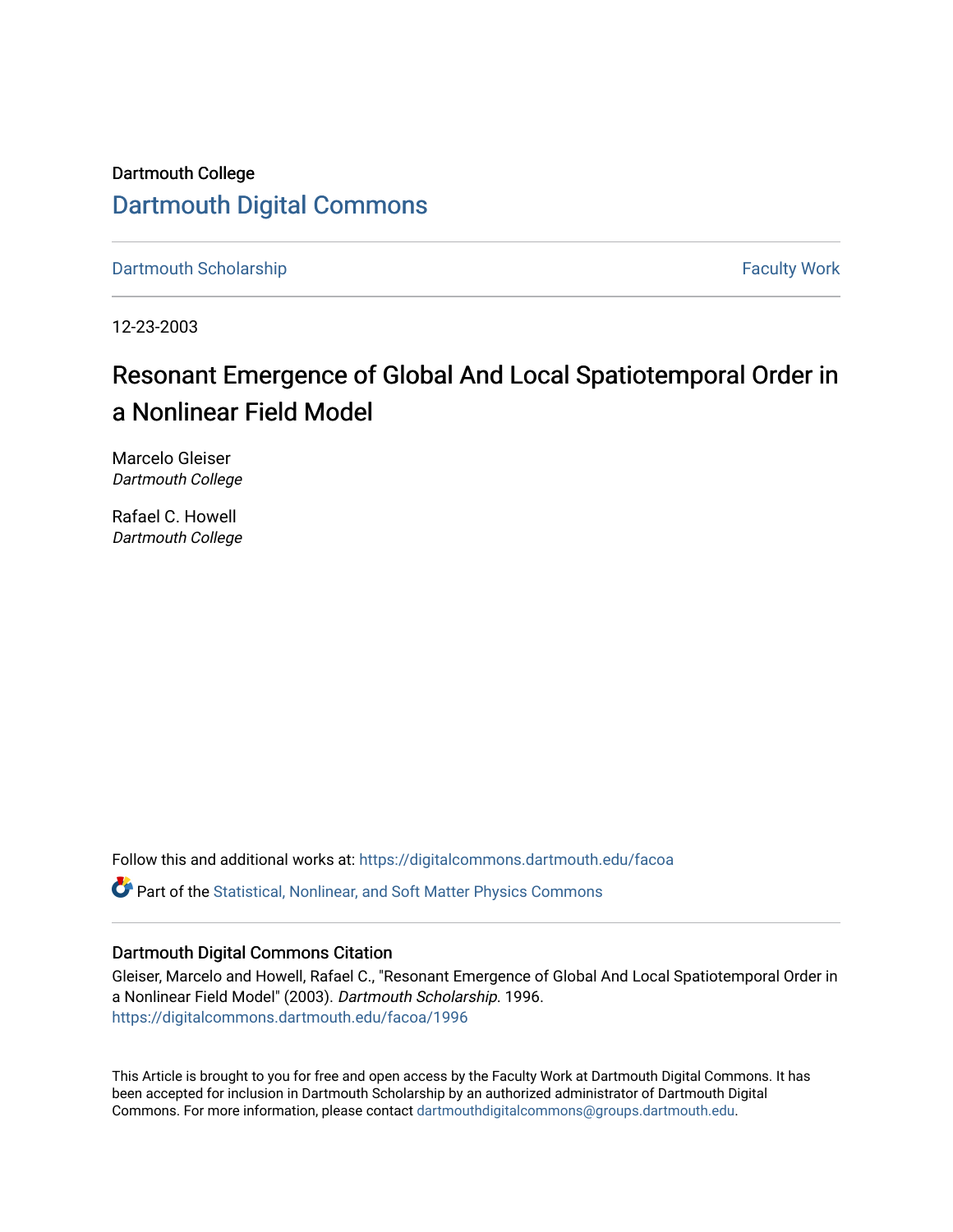## arXiv:hep-ph/0209176v3 8 Sep 2003 [arXiv:hep-ph/0209176v3 8 Sep 2003](http://arxiv.org/abs/hep-ph/0209176v3)

## Resonant emergence of global and local spatiotemporal order in a nonlinear field model

Marcelo Gleiser<sup>\*</sup> and Rafael C. Howell<sup>[†](#page-4-1)</sup>

Department of Physics and Astronomy, Dartmouth College, Hanover, NH 03755, USA

(Dated: March 19, 2018)

We investigate the nonequilibrium evolution of a scalar field in  $(2+1)$  dimensions. The field is set in a double-well potential in contact (open) or not (closed) with a heat bath. For closed systems, we observe the synchronized emergence of coherent spatiotemporal configurations, identified with oscillons. This initial global ordering degenerates into localized order until all oscillons disappear. We show that the synchronization is driven by resonant parametric oscillations of the field's zero mode and that local ordering is only possible outside equipartition. None of these orderings occur for open systems.

PACS numbers: 11.10.Lm, 05.45.Xt, 98.80.Cq

The emergence of spatiotemporal ordered structures in nonlinear systems is an ideal laboratory for investigating the trend toward complexification observed in nature at the physical, chemical, and biological level [\[1\]](#page-4-2). For these ordered structures to survive, they must interact with an external environment, which maintains the local nonequilibrium conditions. Examples can be found in hydrodynamics, in networks of chemical reactions [\[2\]](#page-4-3), and in living organisms [\[3\]](#page-4-4).

In field theory and cosmology, most of the interest in ordered configurations has focused on topological or nontopological static solutions of the equations of motion [\[4\]](#page-4-5). An exception to this trend are oscillons, long-lived timedependent localized field configurations that have been found in field theory [\[5,](#page-4-6) [6\]](#page-4-7), soft condensed-matter systems [\[7\]](#page-4-8), and stellar interiors [\[8\]](#page-4-9). Here, we show how oscillons spontaneously emerge as a nonlinear scalar field approaches thermal equilibrium. We observe not only the local emergence of spatiotemporal order (oscillons), but also that this emergence is initially synchronized (global). Our results are applicable to any system modeled by a scalar order parameter  $\phi$  with amplitude-dependent nonlinearities, if its potential  $V(\phi)$  satisfies  $\partial^2 V/\partial \phi^2 < 0$  for a range of  $\phi$ .

Consider a  $(2+1)$  dimensional real scalar field  $\phi(\mathbf{x},t)$ , which evolves under the equation of motion

<span id="page-1-0"></span>
$$
\frac{\partial^2 \phi}{\partial t^2} - \nabla^2 \phi = -\frac{\partial V_{\rm dw}}{\partial \phi}.
$$
 (1)

The double-well potential  $V_{dw}(\phi) = \frac{1}{4}(\phi^2 - 1)^2$  has minima at  $\phi = \pm 1$ . It has been shown that this system can generate oscillons, characterized by a persistent oscillatory behavior at their core [\[5](#page-4-6)]. To see this, prepare the field with a Gaussian profile,  $\dot{\phi}(r) = \phi_a \exp(-r^2/R^2) - 1$ , and let it evolve via Eq. [\(1\)](#page-1-0). All that is needed is that  $V''_{\text{dw}}(\phi_a) < 0$  and that the initial radius R be larger than a bifurcation value  $R_{\text{osc}}$  [\[5](#page-4-6), [9\]](#page-4-10). The properties of these socalled deterministic oscillons have been extensively studied in two [\[9](#page-4-10), [10](#page-4-11)] and three dimensions [\[5,](#page-4-6) [11](#page-4-12)].

We investigate open (canonical) and closed (micro-

canonical) systems. In both cases, the field is initially thermalized in a single-well potential  $V_{sw}(\phi) = (\phi + 1)^2$ , symmetric about  $\phi = -1$ , chosen so that  $V_{sw}^{''(-1)} =$  $V_{\text{dw}}^{''}(-1)$ . The thermalization is achieved by coupling the field to an external heat bath via a Langevin equation

$$
\frac{\partial^2 \phi}{\partial t^2} + \gamma \frac{\partial \phi}{\partial t} - \nabla^2 \phi = -V'_{\rm sw}(\phi) + \xi, \tag{2}
$$

where the viscosity coefficient  $\gamma$  is related to the stochastic force of zero mean  $\xi(\mathbf{x},t)$  by the fluctuationdissipation relation ( $k_B = 1$  and T is the temperature of the heat bath),  $\langle \xi(\mathbf{x},t)\xi(\mathbf{x}',t') \rangle = 2\gamma T \delta^2(\mathbf{x}-\mathbf{x}')\delta(t-t').$ The numerical evolution is implemented on a square lattice with periodic boundary conditions, using a staggered leapfrog method. Integrations are performed with  $\delta x = 0.1$  and  $\delta t = 0.01$  with 1024 lattice sites per side. The coupling to the heat bath continues until equipartition is satisfied at temperature  $T$ . Results are ensemble averages from 50 independent realizations, which, given the large number of degrees of freedom, have energy E within  $\Delta E/E < 10^{-3}$ .

The potential is then switched from  $V_{\text{sw}}$  to  $V_{\text{dw}}$ , and the system is tossed again out of equilibrium. This switch can be interpreted as an instantaneous quench on the system, implemented by varying some control parameter  $\alpha$ , as is customarily done in many applications. To see this, shift  $\phi \to \phi + 1$  so that  $V_{sw} = \phi^2$  and  $V_{\text{dw}} = 1/4[\phi^2(\alpha\phi-2)^2]_{\alpha=1}$ . Note that when  $\alpha = 0$ ,  $V_{\text{dw}} = V_{\text{sw}}$ . The quench then occurs instantaneously by sending  $\alpha = 0$  to  $\alpha = 1$  (or equivalently,  $V_{\rm sw} \rightarrow V_{\rm dw}$ ).

For the closed system the coupling to the bath is removed at the time of the switch (by setting  $\gamma = 0$ ), while for the open system it is kept on throughout the simulation. After the switch occurs, energy exchange between the nonlinearly coupled modes will again drive the system to equipartition. (We note that the initial and final equilibrium temperatures never differ more than  $\sim 0.15\%$ . Thus, each experiment is referred to by its initial thermalization temperature.) For open systems, equilibrium is attained within a time scale of  $\mathcal{O}(\gamma^{-1})$ , without any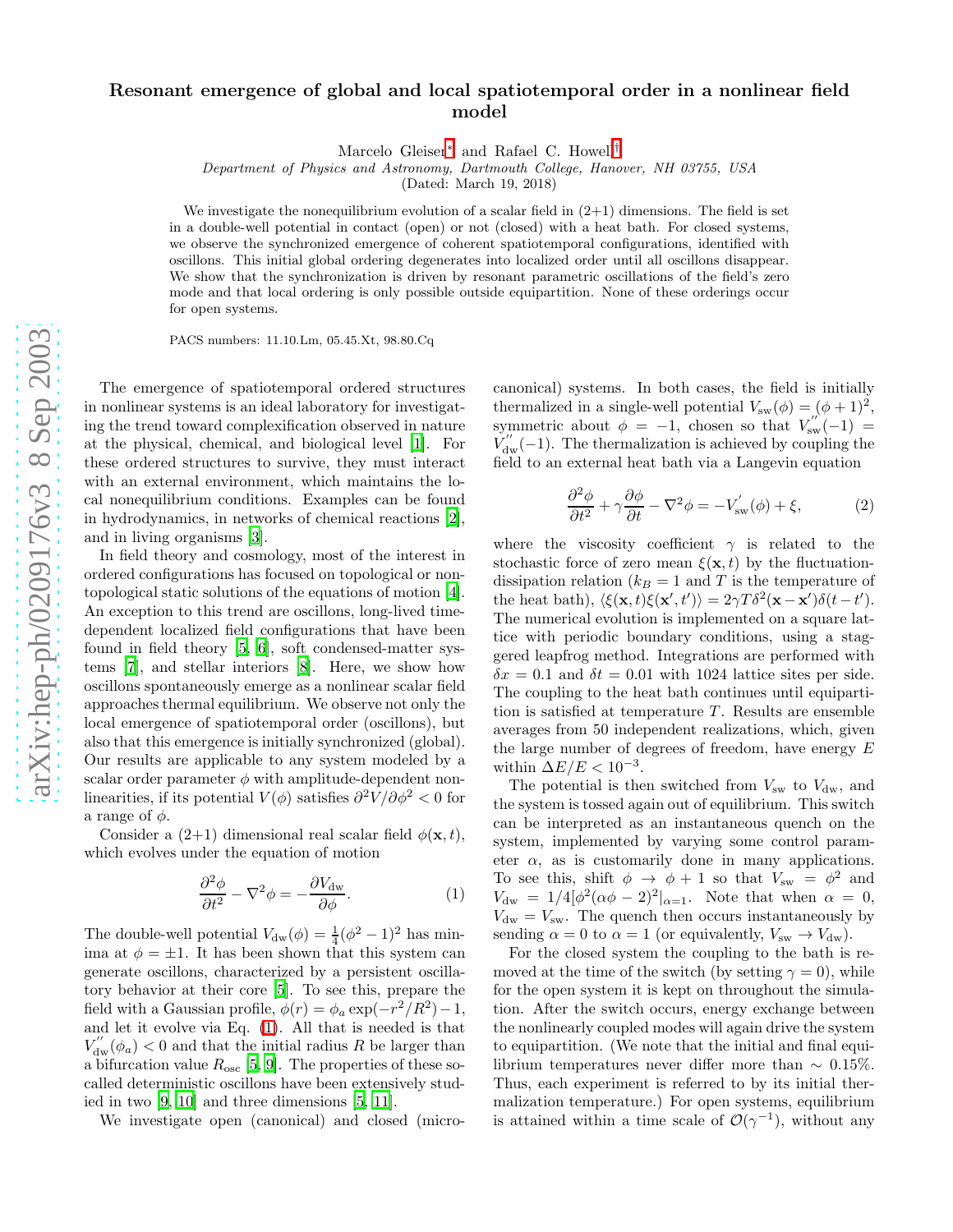

<span id="page-2-0"></span>FIG. 1: Bottom: lattice-averaged field for various temperatures. Top: fraction of the field above the inflection point.

emergence of ordered configurations. This is in marked contrast with closed systems.

Figure [1](#page-2-0) (lower half) shows the area-averaged field  $\phi_{av}(t)$  for closed systems at various initialization temperatures. The time is set so that the switch to the doublewell potential occurs at  $t = 0$ . Note that  $\phi_{av}(t)$  displays damped oscillations, indicating that the zero mode of the field transfers its energy to higher modes until it reaches its temperature-dependent final equilibrium value  $\langle \phi \rangle_T$ . At low temperatures, such as  $T = 0.1$ , the oscillations have small amplitude and remain nearly periodic. At higher temperatures, such as  $T = 0.2$ ,  $\phi_{av}(t)$  oscillates beyond the left inflection point and fluctuations in the field probe the unstable region of the double-well potential. This can also be seen in the upper half of Fig. [1,](#page-2-0) where the time evolution of the fraction of the field above the inflection point  $f_{\text{inf}}(t)$  is shown. For temperatures above  $T \simeq 0.185$ , over half the field probes the unstable region. For even larger temperatures,  $T \geq 0.25$ , the whole field goes above the inflection point, signaling the approach to criticality. Above this temperature the field separates into large, slowly evolving thin-walled domains. (The critical temperature of this system, where  $\phi_{av} \rightarrow 0$ , is  $T_c \simeq 0.270 \pm 0.005$ .)

Figure [2](#page-2-1) shows a sequence of snapshots of the field at  $T = 0.2$ , spanning in time about half an oscillation period of an oscillon. In order to generate this figure and relate the emergent configurations to oscillons, the field is smoothed with an optimal (Wiener) filter [\[12\]](#page-4-13). This filtering technique is especially useful in our situation, since its implementation requires knowledge of the unwanted thermal noise in the system. With our choice of thermal initial conditions, Boltzmann statistics provides us with



<span id="page-2-1"></span>FIG. 2: Snapshots displaying synchronous emergence of oscillons in the 2-dimensional field, starting at  $t = 15.5$  and spanning half the period of an oscillon. Simulations can be viewed in Ref. [\[14](#page-5-0)].

the power spectrum at the beginning of the experiment,  $\langle |\phi(\mathbf{k}, t=0)|^2 \rangle = T/(k^2 + 2)$ , which is to be removed by the filter. Throughout the experiment, only modes with  $0 < |{\bf k}| \leq 0.8$  amplify above the noise, sometimes by as much as two orders of magnitude. Their spectrum has a shape and width that coincide with those of deterministic oscillons. The transformation back into real space clearly reveals the emergence of localized field configurations within a smooth background.

With the filtered field, we can catalog and track the location of all local extrema at each instant in time, the vast majority of which are seen to correspond to the centers of localized configurations. We then measure the value of the field at each extrema and the corresponding configuration radius (at half maximum). With ample sorting, we compile a library containing each largeamplitude fluctuation during the entire evolution of the system  $(0 < t < 1500)$ , from which we can obtain their nucleation times, sizes, periods of oscillation, and lifetimes. A deterministic oscillon is characterized both by its large-amplitude oscillations (the field at its core probes the positive half of the potential,  $\phi_a > 1$ ) and its extreme longevity. We thus establish two criteria to select the subset of all configurations which correspond to oscillons: they must have a maximum amplitude above the background satisfying  $\phi_a > 1$  and they must survive for at least ten oscillations  $(t > 60)$ .

The inset in Fig. [3](#page-3-0) shows the probability distribution functions for the radii  $R$  and periods of oscillation  $P$  for all the oscillons present throughout the simulations, with binwidth  $\delta R = \delta P = 0.1$ . The fitted curves are Gaussian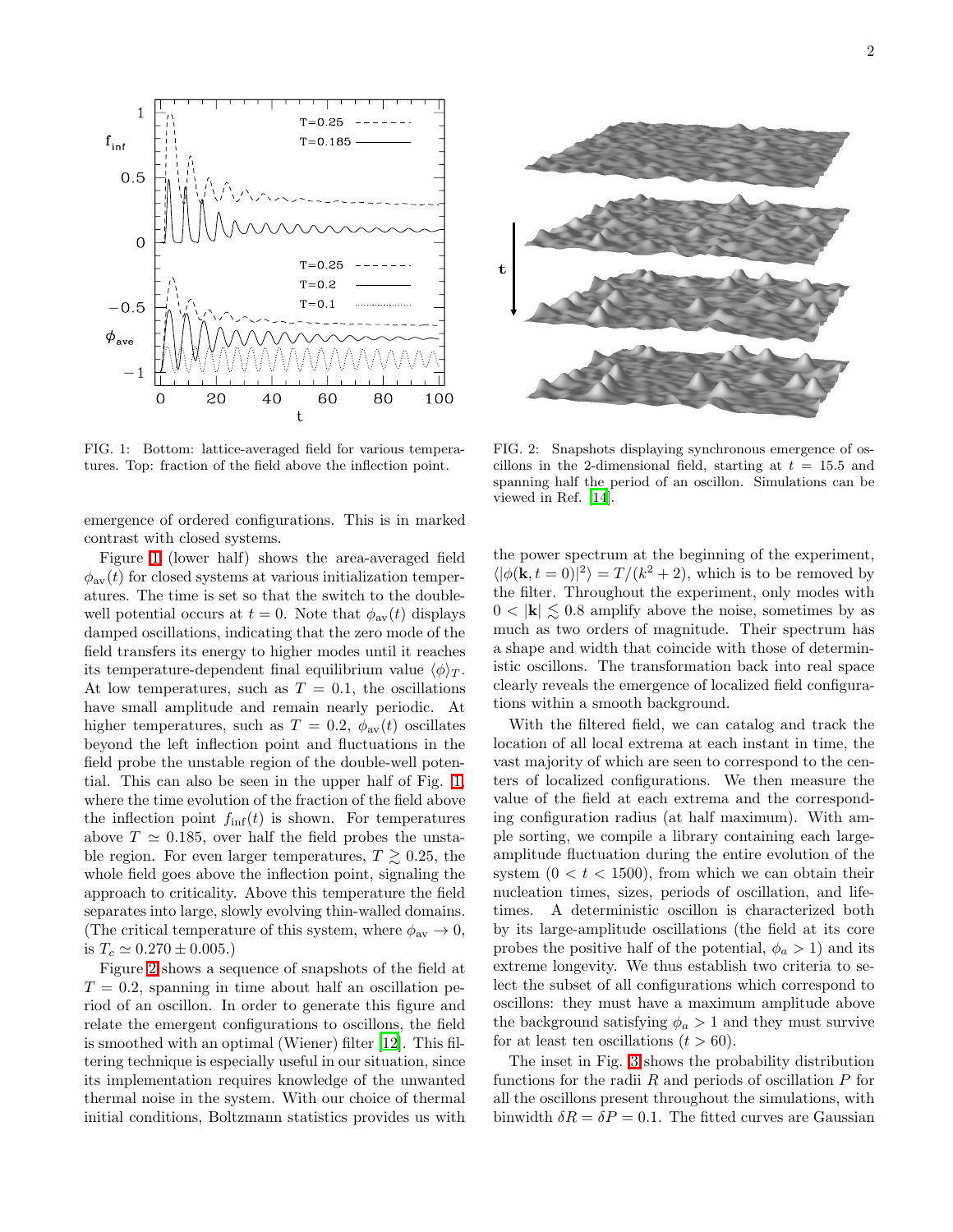

<span id="page-3-0"></span>FIG. 3: The number of oscillons nucleated between t and  $t+\delta t$ at  $T = 0.2$ , with  $\delta t = 1$ . The global emergence is evident early in the simulations. Inset: the probability distribution of radii and periods of oscillation.

functions with centers  $R_0 = 2.86$  and  $P_0 = 6.12$  and widths  $\sigma_R = 0.33$  and  $\sigma_P = 1.19$ , respectively.

In Fig. [3](#page-3-0) we also show the distribution of nucleation times for these oscillons at  $T = 0.2$ . This function gives the number of oscillons nucleated between t and  $t + \delta t$ , with  $\delta t = 1$ . The sharp peaks at early times,  $t < 60$ , correspond to the synchronous emergence of oscillons, while for  $t > 60$  this global ordering gives way to only local ordering, in which oscillons emerge at arbitrary times with similar probability. Even this local emergence disappears after approximately  $t \geq 500$  (discussed below). Notice the correlation between the nucleation activity of oscillons and the energy loss from the zero mode (Fig. [1\)](#page-2-0) at early times. This is observed for all temperatures within  $0.185 \leq T \leq 0.25$ .

To understand the origin of this synchronous emergence, we decompose the field as  $\phi(\mathbf{x}, t) = \phi_{av}(t) +$  $\delta\phi(\mathbf{x}, t)$  and first investigate the behavior of  $\phi_{\text{av}}(t)$ , prior to relinquishing its energy to higher modes, by approximating  $\delta\phi(\mathbf{x},t)$  as remaining statistically equivalent to its initial symmetric state. Upon substituting this form of  $\phi(\mathbf{x}, t)$  into Eq. [\(1\)](#page-1-0) and performing a statistical average over the fluctuations, we arrive at the mean-field equation of motion for  $\phi_{av}(t)$ :  $\ddot{\phi}_{av} = [1 - 3\langle \delta \phi^2 \rangle] \phi_{av} - \phi_{av}^3$ , where  $\langle \delta \phi^2 \rangle$  is the two-point correlation function at  $t = 0$ and depends linearly on the temperature T. Thus,  $\phi_{av}(t)$ starts at  $\phi = -1$  and oscillates anharmonically in the left-hand well of an effective double-well potential, with minima at  $\phi_{\pm} = \pm \sqrt{1 - 3 \langle \delta \phi^2 \rangle}$ . This mean-field approximation works very well at describing the evolution of  $\phi_{av}(t)$  at temperatures sufficiently far from  $T_c$  (c.f.



<span id="page-3-2"></span>FIG. 4: Lines of constant amplification rate for smallamplitude modes at various temperatures, beginning with  $\eta^{-1} \simeq 27$  for the bottom-most contour and increasing in increments of  $\delta \eta = 0.05$ .

 $T = 0.1$  in Fig. [1\)](#page-2-0). It also gives  $\langle \phi \rangle_T \approx \phi_-$  to within 4% even at the highest temperatures we considered.

We now examine the behavior of small fluctuations about  $\phi_{av}(t)$ . Linearizing Eq. [\(1\)](#page-1-0) with respect to  $\delta\phi(\mathbf{x},t)$ and taking the Fourier transform we obtain (for  $k > 0$ )

<span id="page-3-1"></span>
$$
\ddot{\delta\phi}(k,t) + \left[k^2 + V_{\text{dw}}''(\phi_{\text{av}}(t))\right] \delta\phi(k,t) = 0.
$$
 (3)

Equations of this type, generalized Mathieu equations, are known to exhibit parametric resonance, which can lead to exponential amplification ( $\sim \exp(\eta t)$  in the oscillations of  $\delta\phi(k,t)$  at certain wavelengths, in response to the time-dependent harmonic term. These equations have been of great interest in reheating studies of inflationary cosmologies [\[13\]](#page-4-14). To verify that this is the mechanism behind the synchronous amplification of oscillon modes early in the simulations, we use in Eq. [\(3\)](#page-3-1) the anharmonic solution for  $\phi_{av}(t)$  obtained in the mean-field approximation above.

Figure [4](#page-3-2) shows lines of constant amplification rate  $\eta$ of the fluctuations  $\delta\phi(k,t)$  for various k and T. At low temperatures,  $T < 0.165$ , no modes are ever amplified. As the temperature is increased, so is the amplitude of oscillation in  $\phi_{av}(t)$ , eventually causing the band  $0.6 \leq k \leq 0.9$  to resonate. We note that the characteristic wavenumber of oscillon configurations is  $k_{\rm osc} = 2/R_0$  [\[5\]](#page-4-6). Using the result in Fig. [3](#page-3-0) for the average configuration radius  $R_0 = 2.86$ , we obtain  $k_{\text{osc}} \simeq 0.7$ . From Fig. [4,](#page-3-2) modes with  $k_{\text{osc}} \approx 0.7$  are excited for  $T \geq 0.18$ , the temperatures above which we see the synchronized emergence of oscillons. For  $T > 0.22$ , a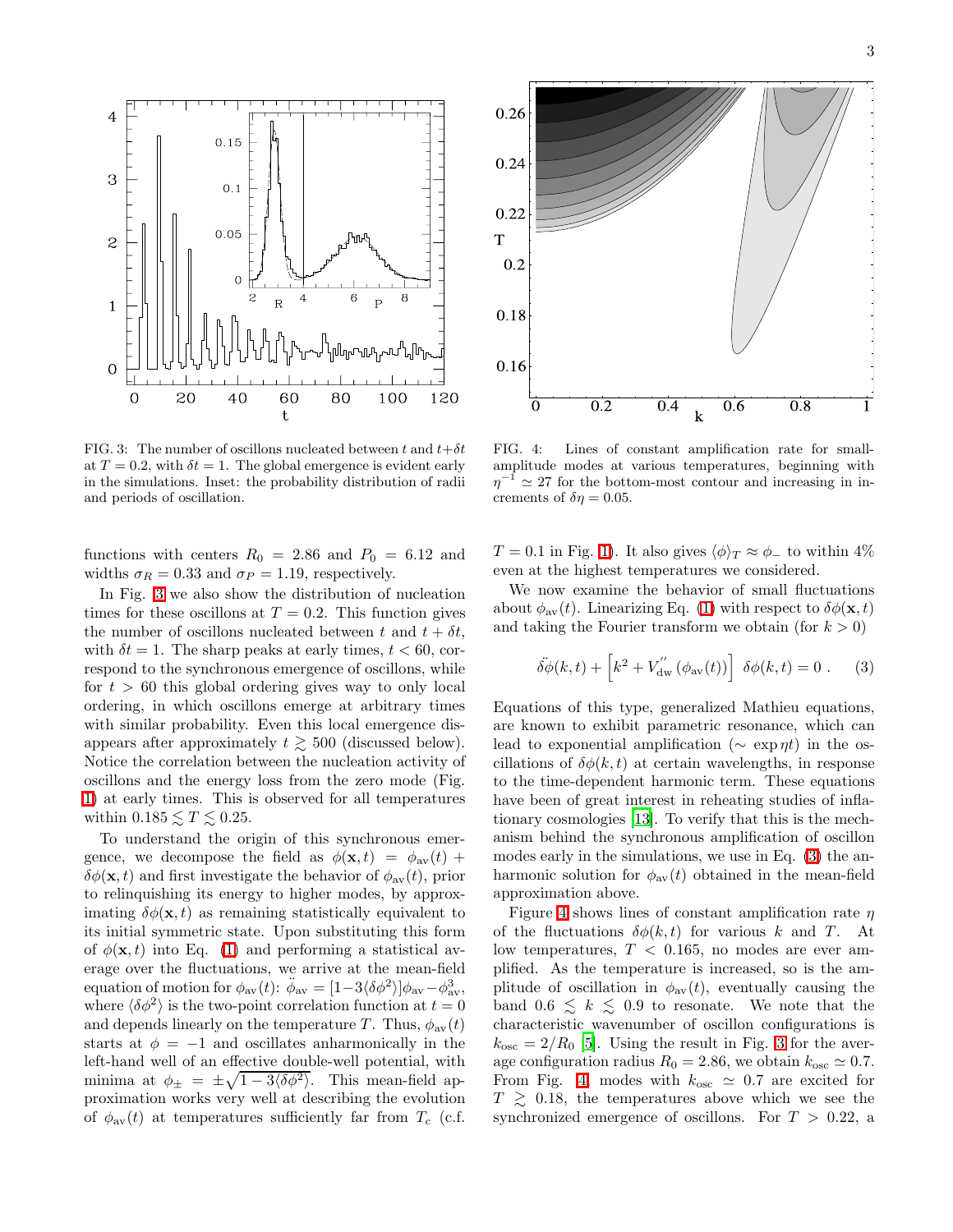

<span id="page-4-15"></span>FIG. 5: The change of  $\Pi(t)$  from the initial state for closed systems at  $T = 0.2$ . The exponential approach to equilibrium is clear at late times. The inset illustrates the role of oscillons as a bottleneck to equipartition.

second band of longer wavelength modes becomes excited as well, signaling the onset of criticality. These general results corroborate our earlier findings: for temperatures  $0.185 \leq T \leq 0.25$ , oscillations of the zero mode drive, via parametric resonance, amplification of the modes comprising oscillon configurations, ultimately leading to the usual breakdown of the linear approximation. The growth of these modes corresponds to largeamplitude fluctuations that probe the unstable regions of the potential  $\left(\frac{\partial^2 V}{\partial \phi^2} < 0\right)$ , which coordinate to form the observed coherent structures.

Finally, we introduce a measure of the partitioning of the kinetic energy  $\Pi(t)$ , which we use to describe the nonequilibrium evolution of the system:

$$
\Pi(t) = -\int d^2k \ p(\mathbf{k}, t) \ln p(\mathbf{k}, t), \tag{4}
$$

where  $p(\mathbf{k},t) = K(\mathbf{k},t)/\int d^2k K(\mathbf{k},t)$  and  $K(\mathbf{k},t)$  is the kinetic energy of the kth mode.  $\Pi(t)$  attains its maximum  $[\Pi_{\text{max}} = \text{ln}(N)$  on a lattice with N degrees of freedom] when equipartition is satisfied. This occurs both at the initial thermalization  $(t = 0)$  and final equilibrium states, since in this case all modes carry the same fractional kinetic energy. In Fig. [5](#page-4-15) we show the change of  $\Pi(t)$  from the initial state,  $\Pi(t = 0) - \Pi(t)$ , for the closed system at  $T = 0.2$ . At late times  $(t \ge 150)$ , we have found that the system equilibrates exponentially in a time scale  $\tau \simeq 500$ . At early times, the localization of energy at lower k modes, corresponding to the global emergence of oscillons, prolongs this approach to equipartition. The inset of Fig. [5](#page-4-15) shows the large variations in  $\Pi(t)$  (dotted line) that arise due to the synchronous oscillations in the kinetic energy of these configurations. Also shown (solid line) is the average between successive peaks of  $\Pi(t)$ , with a plateau at  $20 \le t \le 70$  that coincides with the maximum oscillon presence in the system. Thus, oscillon configurations serve as early bottlenecks to equipartition, temporarily suppressing the diffusion of energy from low  $(0 < |{\bf k}| \lesssim 0.8)$  to higher modes.

We have investigated the nonequilibrium evolution of a scalar field with a double-well potential. For a range of temperatures, the approach to equilibrium is characterized by three stages: first, the synchronized emergence of oscillons; second, the loss of the initial synchronicity, but the persistence of oscillons; and third, their disappearance as the system approaches equipartition. It would be interesting to investigate the possibility of controlling the duration of the synchronization stage and search for this emergent behavior in laboratory systems, ranging from vibrating grains to ferromagnetic materials.

MG was supported in part by NSF grants PHY-0070554 and PHY-0099543.

- <sup>∗</sup> Electronic address: [mgleiser@dartmouth.edu](mailto:mgleiser@dartmouth.edu)
- † Electronic address: [rhowell@dartmouth.edu](mailto:rhowell@dartmouth.edu)
- <span id="page-4-2"></span><span id="page-4-1"></span><span id="page-4-0"></span>[1] D. Walgraef, Spatio-Temporal Pattern Formation (Springer, New York, 1997).
- <span id="page-4-3"></span>[2] M. C. Cross and P. C. Hohenberg, Rev. Mod. Phys. 65, 851 (1993).
- <span id="page-4-4"></span>[3] N. M. Shnerb, Y. Louzoun, E. Bettelheim, and S. Solomon, Proc. Natl. Acad. Sci. U.S.A. 97, 10 322 (2000).
- <span id="page-4-5"></span>[4] R. Rajamaran, Solitons and Instantons (North-Holland, Amsterdam, 1987); T. D. Lee and Y. Pang, Phys. Rep. 221, 251 (1992).
- <span id="page-4-6"></span>[5] M. Gleiser, Phys. Rev. D 49, 2978 (1994); E. J. Copeland, M. Gleiser, and H.-R. Muller, ibid. 52, 1920 (1995).
- <span id="page-4-7"></span>[6] D. Bettison and G. Rowlands, Phys. Rev. E 55, 5427 (1997); C. Crawford and H. Riecke, ibid. 65, 066307 (2002).
- <span id="page-4-8"></span>[7] P. Umbanhowar, F. Melo, and H. Swinney, Nature (London) 382, 793 (1996); L. S. Tsimring and I. S. Aranson, Phys. Rev. Lett. 79, 213 (1997); S.-O. Jeong and H.-T. Moon, Phys. Rev. E 59, 850 (1999).
- <span id="page-4-9"></span>[8] O. M. Umurhan, L. Tao, and E. A. Spiegel, Ann. N. Y. Acad. Sci. 867, 298 (1998).
- [9] M. Gleiser and A. Sornborger, Phys. Rev. E 62, 1368  $(2000).$
- <span id="page-4-11"></span><span id="page-4-10"></span>[10] A. Adib, M. Gleiser, and C. Almeida, Phys. Rev. D 66, 085011 (2002).
- <span id="page-4-12"></span>[11] E. Honda and M. Choptuik, Phys. Rev. D 68, 084037 (2002).
- <span id="page-4-13"></span>[12] W. Press, S. Teukolsky, W. Vetterling, and B. Flannery, Numerical Recipes in C (Cambridge University Press, Cambridge UK, 1992).
- <span id="page-4-14"></span>[13] L. Kofman, A. Linde, and A. Starobinsky, Phys. Rev D 56 3258 (1997); D. Boyanovsky, H. J. de Vega, and R. Holman, in Proceedings of the Fifth Erice Chalonge School on Astrofundamental Physics, edited by N.